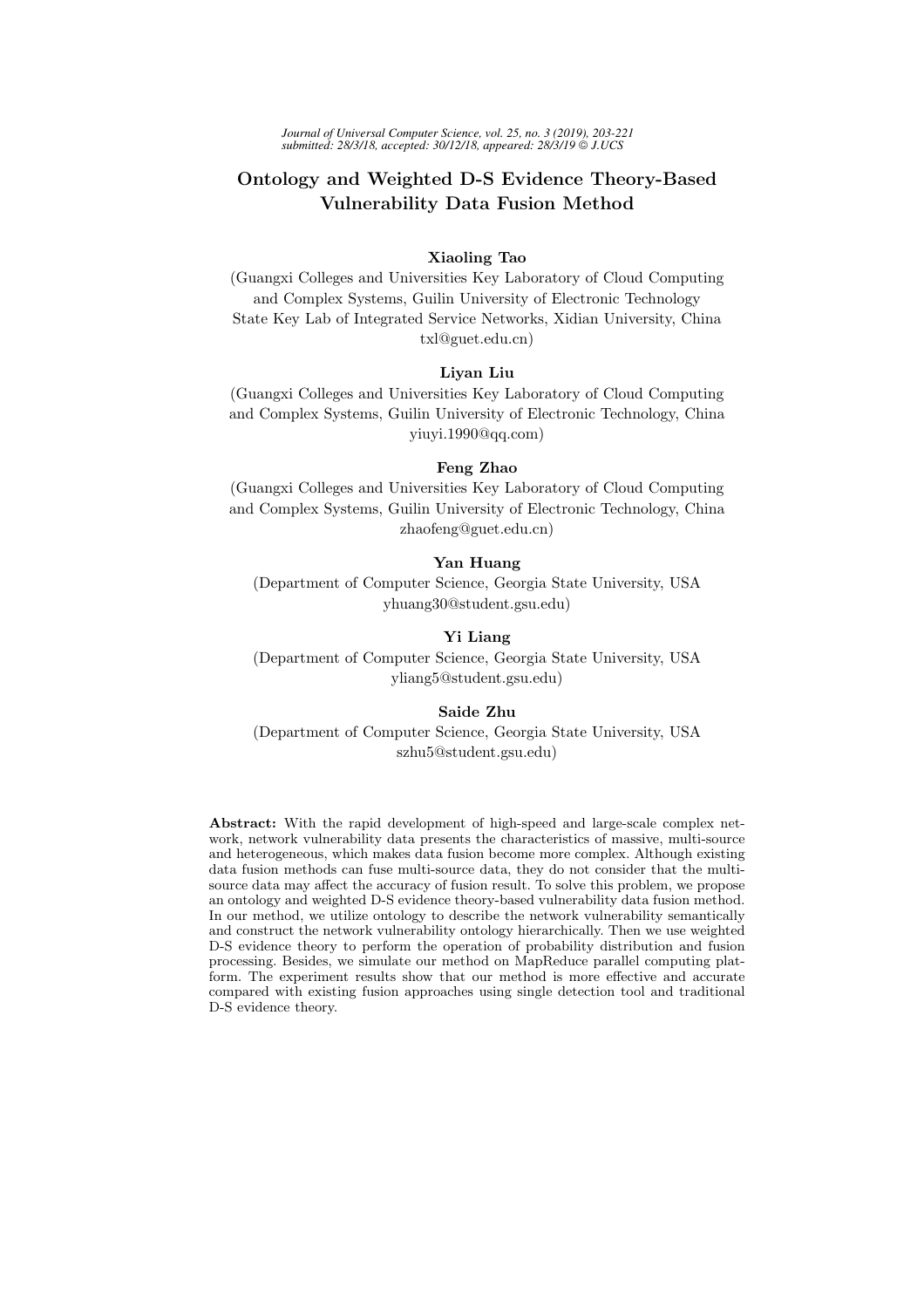Key Words: data fusion, D-S evidence theory, network vulnerability, ontology Category: G.1.0, I.6.0, I.6.4, J.2

#### 1 Introduction

Network vulnerability data refers to the vulnerability information in the implementation of hardware devices, the security configuration strategy of the software, and the design process of protocols [Bishop and Bailey, 1999]. Network vulnerability data is a typical multi-source security data, which comes from different instrumentation tools and they are different in number and format. Researchers can evaluate and predict the network security situation vulnerability data analysis. Therefore, the vulnerability data is a main source for network security situational awareness.

While the vulnerability data can be used to predict the network security situation [Yu et al., 2018], with the rapid development of Internet technology, the vulnerability data presents the characteristics of massive, multi-source and heterogeneous [Alhazmi and Malaiya, 2006], which may make the predication more difficult. On the one hand, there is no uniform description for multi-source vulnerability data because they are scattered in different systems. Therefore, it is difficult to efficiently manage vulnerability data, which will increase the difficulty for judging the security incidents. On the other hand, the multi-source vulnerability data is collected from different instrumentation tools, whose ability to detect network threats is disparate. The traditional data fusion methods cannot analyze the multi-source vulnerability data simultaneously, thus failing to identify network threats and false negative alerts. Therefore, how to effectively manage and comprehensively analyze the vulnerability data is a serious challenge in network vulnerability data fusion.

Driven by various data fusion models, experts and researchers also apply different data fusion algorithms to the data fusion process of network security situational awareness to achieve the fusion of some specific situation indicators or situation data.Many scholars use clustering algorithm to correlate and fuse network security alarm events [Ning et al., 2002], [Julisch and Dacier, 2002]. They aggregated similar high alarm events by clustering algorithm and generated highlevel events, which is very effective in similar and repeated alarm. However, they cannot effectively use the correlation timing relationship and causal relationship among alarms, and they also cannot identify complex attack scenarios. Almgren at al. [Almgren et al., 2008] used the Bayesian network to integrate the alarm of different subjects. The model considered the alarm quality of different sensors, and solved the conflict produced by multi-source alarm data. The drawback is that the prior probability model of every sensor is difficult to obtain.

In recent years, ontology is used to solve the network security situation awareness problems. Sadighian et al. [Sadighian et al., 2013] proposed an ontology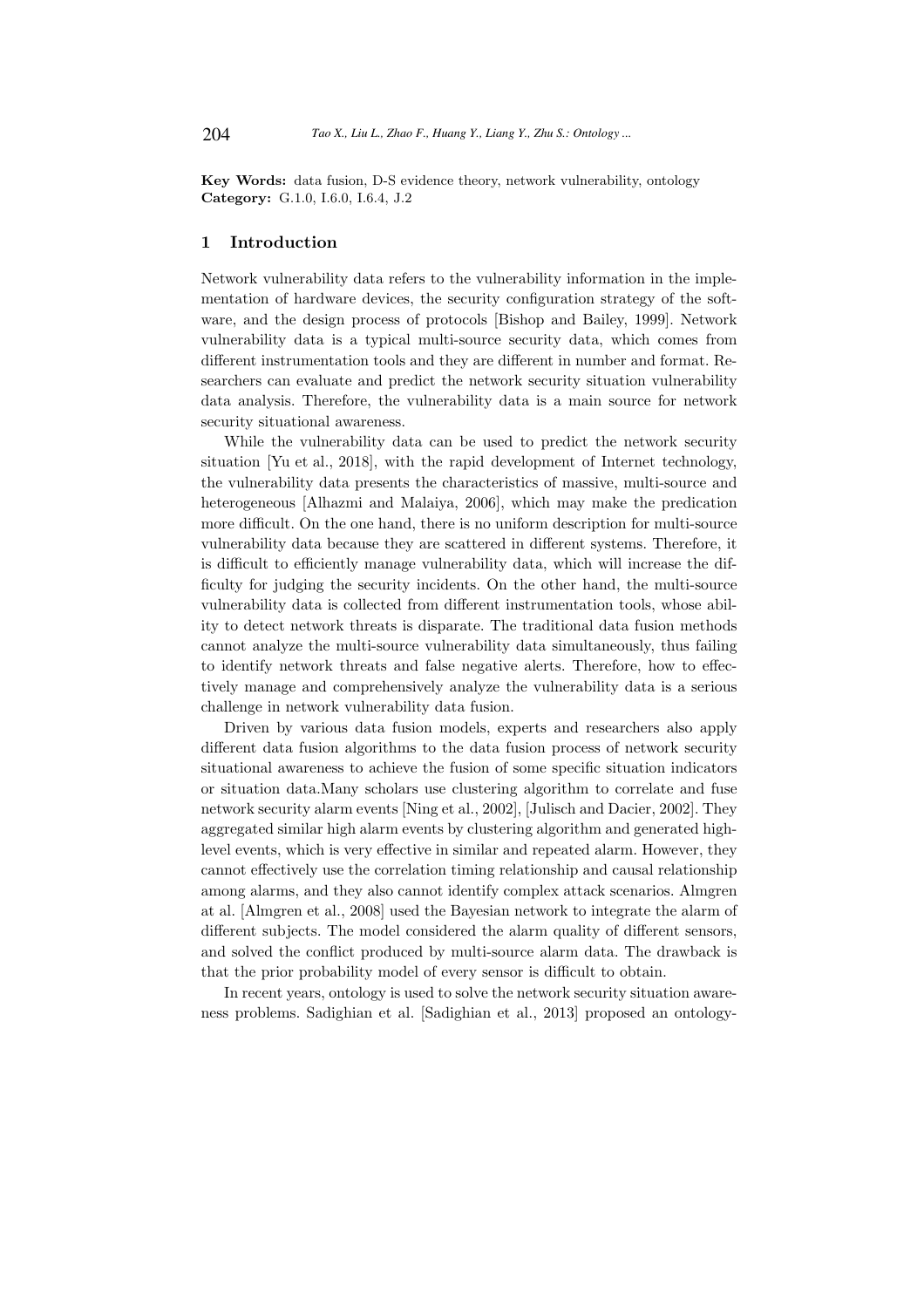based alert correlation framework. They utilized ontology to describe and store the data of alarms, vulnerabilities and attacks. Then they used the logic rules of ontology to relate and filtrate the uncorrelated alarms flexibly. However, their method is not very practical. Besides, D-S evidence theory is always used in network security situation awareness filed. In 2013, Liu et al. [Liu et al., 2013] used D-S evidence theory to propose a multi-source information fusion method for network situation assessment, which pays attention to flow traffic capturing and analysis. However, it lacks the ability of analyzing and assessing other security attributes, such as vulnerabilities and threats. Zhong et al [Zhong and Zhao, 2012] proposed a D-S evidence theory-based vulnerability data fusion method in 2012, nevertheless, their method does not consider the credibility of different detection tools.

Despite there are plenty of works on network vulnerability data fusion by utilizing different data fusion algorithms, most of them focus on the data integrated approach and data analytical model. So, there are lack of suitable solutions for data semantic isomerism, and few work pay attentions to application of ontology description in network security situation awareness. At the same time, most of the existing work research the dispose of the traffic data and alarm data, only few attention are paid to the network vulnerability data fusion methods. As far as we know, the existing schemes do not consider the differences between the network situation data that are from multi-probe tools. Therefore, we propose an ontology and weighted D-S evidence theory-based vulnerability data fusion method.

Our contributions. In this paper, we propose a novel ontology and weighted D-S evidence theory-based vulnerability data fusion method. Our method gives different confidence values to multi-source data, which will make the fusion results more correct and comprehensive. The main contributions of this paper are as follows:

- We propose an ontology and weighted D-S evidence theory-based vulnerability data fusion method. Our method can describe the multi-source data uniformly through constructing a vulnerability data ontology, which can solve the problem of inconformity of the multi-source data.
- We introduce a weight-based D-S evidence theory method to fuse multisource vulnerability data. We can solve the problem that the multi-source data affect the fusion results by giving different confidence values to multisource data, which can make the fusion results more precise and efficient.

#### 1.1 Related work

Data fusion technology dates back to 1970s, it was mainly engaged in the military at the beginning. With the rapid development of data fusion technology, it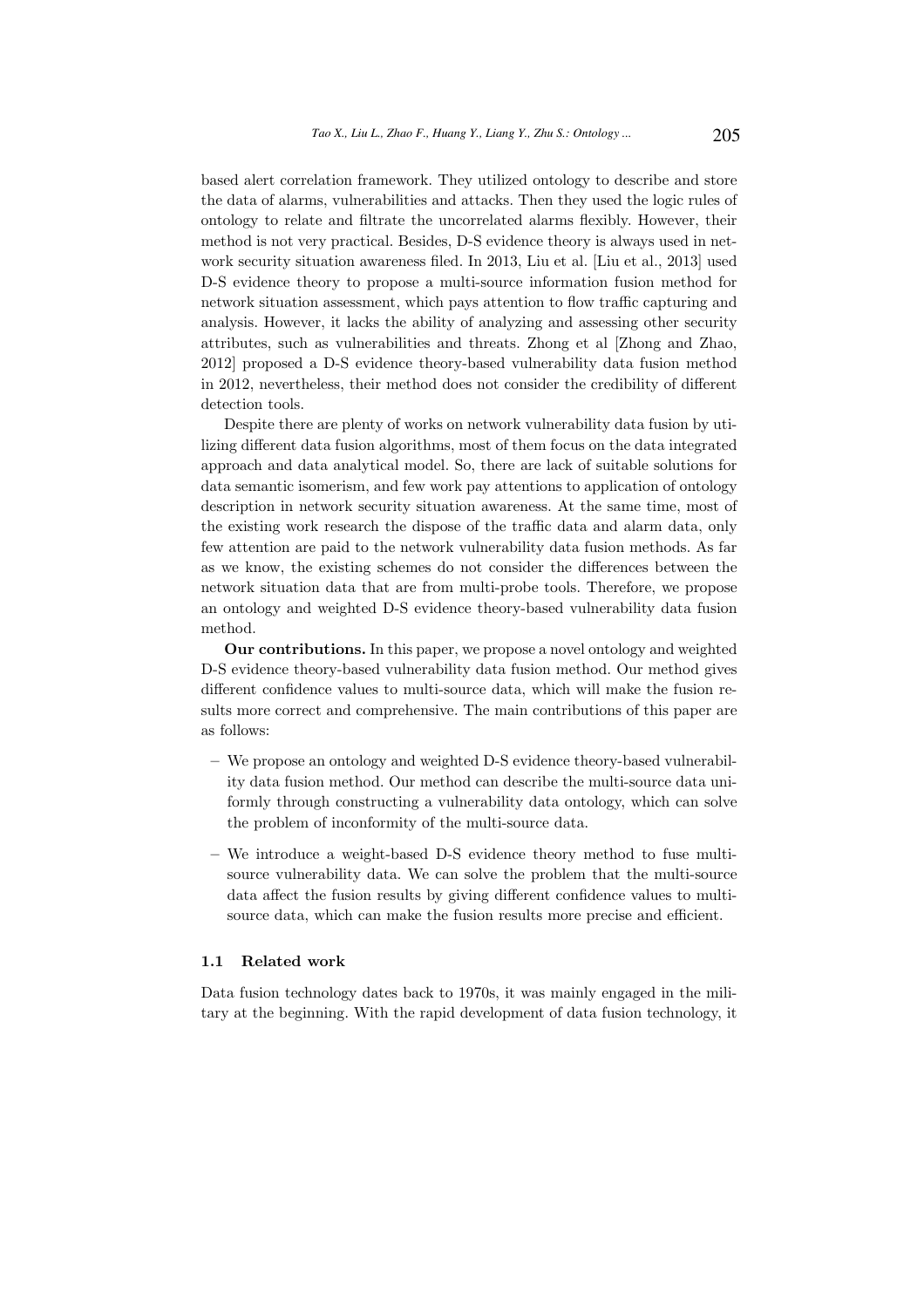is gradually extended to civilian. Nowadays, data fusion has been widely used in plenty of fields, such as urban mapping [Gamba, 2013], forest-related studies [Delalieux et al., 2014], oil slick detection and characterization [Fingas and Brown, 2014], disaster management [Dell'Acqua and Gamba, 2012], remote sensing [Mura et al., 2015] and so on.

The network security situation is considered that it has the ability to integrate multi-source information, and it has become a hot topic in recent years. In traditional network security situational awareness methods, D-S evidence theory is often used to fuse information which comes from different security devices. In 2005, Yu et al. [Yu et al., 2005] put forward an alarm information fusion method, which is based on the weighted D-S evidence theory. Their method can improve the reliability of security events, and reduce the false alarm by giving different sensor configurations corresponding confidence and weights. In 2011, based on the importance of network topology, host and service, Zhang et al. [Zhang et al., 2011] adopted the D-S evidence theory to integrate the multisource data submitted by multi-sensor.

In the literature [Wang et al., 2012], the dynamic adjustment strategy of Agent weight integrated into D-S classification optimization was introduced. Chen et al. [Chen and Feng, 2014] used the evidence distance to obtain the weight of different evidences to deal with the conflict of evidence in the D-S evidence. Huang [Huang, 2015] improved traditional D-S evidence theory, and proposed a time window D-S evidence theory in 2015. The novel time window D-S evidence theory is more accurate than the traditional D-S, and can achieve good result in network attack detection.

Recently, ontology as a tool of knowledge expression [Haug et al., 2013] has become a research hotspot. Researchers have paid a lot of attentions to the ontology, such as model consistency [Oellrich et al., 2015], logical consistency [Azevedo et al., 2015] and relational consistency [Ebrahimipour and Yacout, 2015]. In recent years, ontology has been applied to the field of network situation awareness. Ontology provides a unified conceptual interface and a rich semantic description for heterogeneous data, and it is independent of the data mode. Bhandari and Gujral [Bhandari and Gujral, 2014] presented an ontological approach to perceive the current network security status, which may be used to infer impact of various events happening in the network. Si et al. [Si and Zhang et al., 2014] established an ontology-based network security situation elements fusion model. In their scheme, the concepts and objects of situation elements were described uniformly by web ontology language (OWL) and Semantic Query-enhanced web rule language (SQWRL) inference rules. They achieved good integration effect by improving the complementary and reducing the redundancy.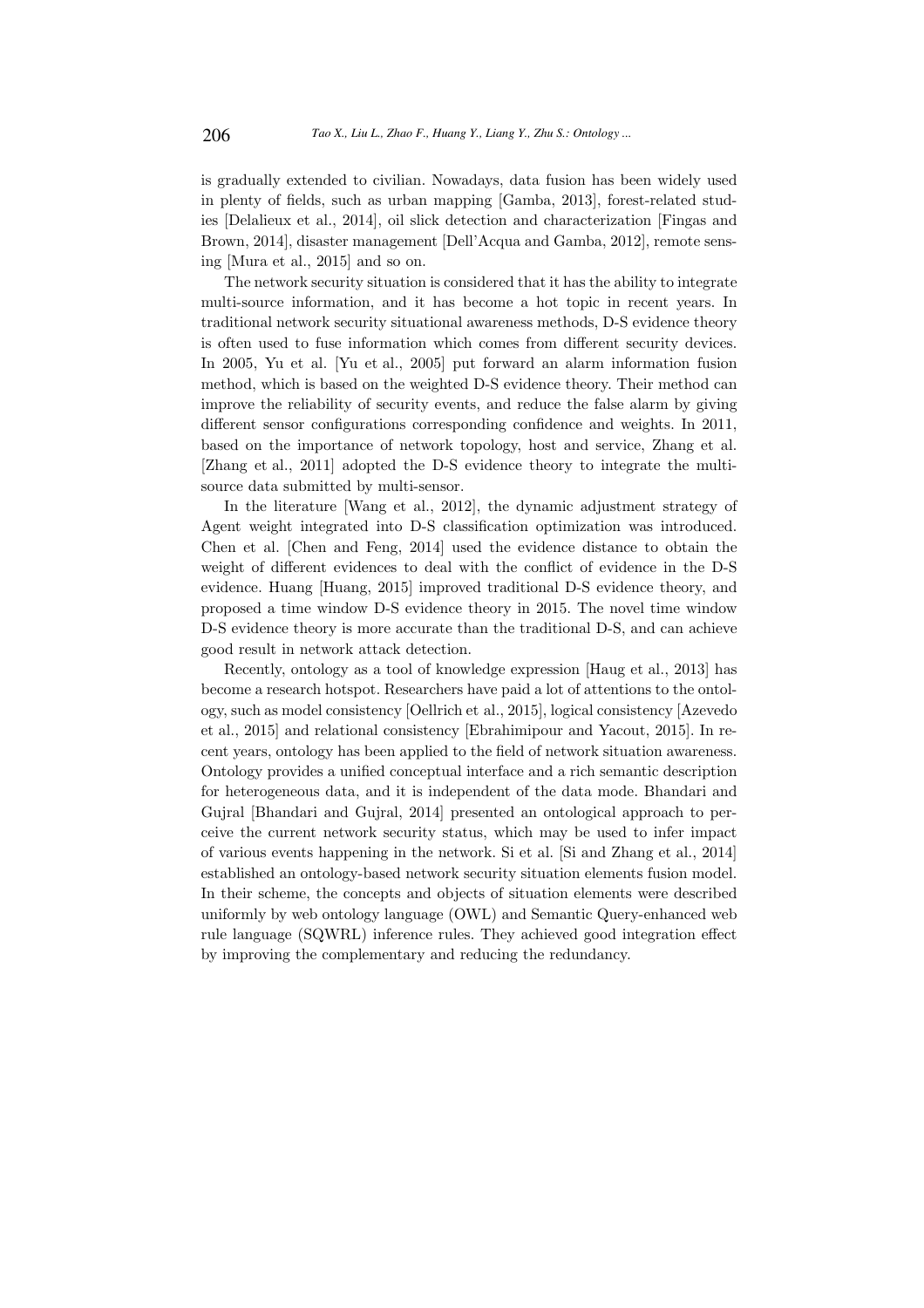# 1.2 Organization

The rest of the paper is organized as follows: we define some preliminaries in Section 2, and we give our overall system framework in Section 3. An vulnerability ontology construction method is described in detail in Section 4, and an vulnerability data fusion method based on weighted D-S evidence theory is presented in Section 5. Then the experiment results are presented and analyzed in Section 6. Finally, we give a brief conclusion of the paper in the last section.

### 2 Preliminaries

To have a better understanding of the method proposed, we will introduce some preliminaries in this section.

Dempster-Shafer evidence theory. Dempster-Shafer (D-S) evidence theory is a very useful method for dealing with incomplete, uncertain, and unclear data or information. D-S evidence theory is originally proposed by Dempster [Dempster, 1967] in the mid-1970s, then Shafer extended it to a complete set of mathematical reasoning theory [Shafer(76)]. It provides a good method for the expression and synthesis of uncertain information and introduces confidence interval and the belief function to remove the dependence on priori information. Besides, it uses interval estimation to describe uncertain information and D-S evidence theory to fuse multi-source data, which can increase the credibility. We will give some basic concepts of D-S evidence theory in the following.

– The frame of discernment  $\Theta$ . We assume that there is a problem need to be judged, and all the possible results are putted in a set  $\Theta$ . If all elements of the set  $\Theta$  are pairwise mutually exclusive, we call the incompatibility event set  $\Theta$  the frame of discernment.

 $2^{\Theta}$  is all propositions corresponds to the set of all subset of  $\Theta$ .  $\forall A \subseteq \Theta$ , A is an element of  $2^{\Theta}$ , A is called the event on the frame of discernment  $\Theta$ . Evidence theory is computed on the elements of  $2^{\Theta}$ .

– Basic probability assignment function. Let  $\Theta$  be a frame of discernment, the basic probability assignment function  $m$  is a mapping function  $2^{\Theta} \rightarrow [0, 1]$ , if m satisfies:

$$
m(\Phi) = 0 \tag{1}
$$

$$
\sum m(A) = 1\tag{2}
$$

where,  $m$  is the basic probability assignment function on the frame of discernment  $\Theta$ ,  $\forall A \subseteq \Theta$ , and  $m(A)$  is the basic probability assignment of the event A.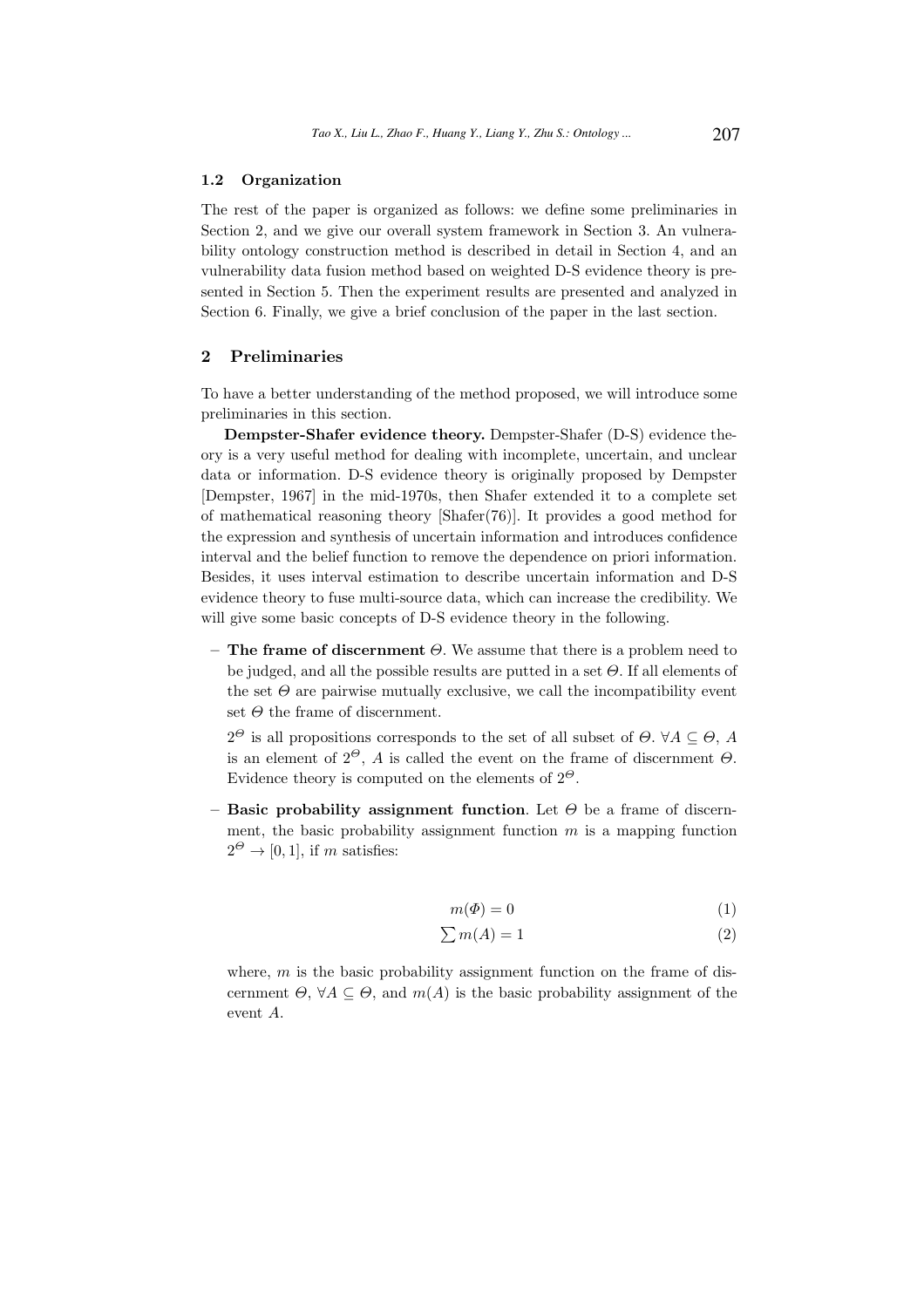– **Belief function**. Given a body of evidence with BPAF  $m$ , we can compute the total belief provided by the body of evidence for a proposition. This can be done by belief function Bel:

$$
Bel(A) = \sum_{B \subseteq A} m(B), (\forall A \subseteq \Theta)
$$
 (3)

here,  $Bel(A)$  is the total belief committed to A, that is, the mass of A itself plus the mass attached toall subsets of A.

– Plausibility function. Since the Belief function does not reflect the plausibility of A, we propose the Plausibility function to describe the uncertainty of A.  $\forall A \subseteq \Theta$ , we define

$$
Pl(A) = 1 - Bel(\overline{A})
$$
\n<sup>(4)</sup>

Dempster's rule of combination represents the conjunctive operation of the evidence. Given several belief functions on the same frame of discernment based on the different evidences, if they do not entirely conflict, we can calculate a belief function using Dempster's rule of combination.

– **Dempster's rule of combination**. Assume that  $m_1$  and  $m_2$  are two independent basic probability assignment functions on the basic probability assignment  $\Theta$ . The two pieces of evidence can be fused to produce a joint basic probability assignment function by the following equation,

$$
m_1 \oplus m_2(A) = \frac{1}{1 - K} \sum_{B \cap C = A} m_1(B) m_2(C)
$$
 (5)

when

$$
k = \sum_{B \cap C = \Phi} m_1(B)m_2(C), k \neq 1
$$
\n<sup>(6)</sup>

Dempster's rule of combination satisfies the associative and commutative property. Combination rules of limited number of basic probability assignment functions are as follows:

$$
(m_1 \oplus m_2 \oplus \ldots \oplus m_n)(A) = \frac{1}{1 - K} \sum_{\substack{n \\ i = 1 \\ n \neq i}} m_1(A_1) m_2(A_2) \ldots m_n(A_n) \quad (7)
$$

when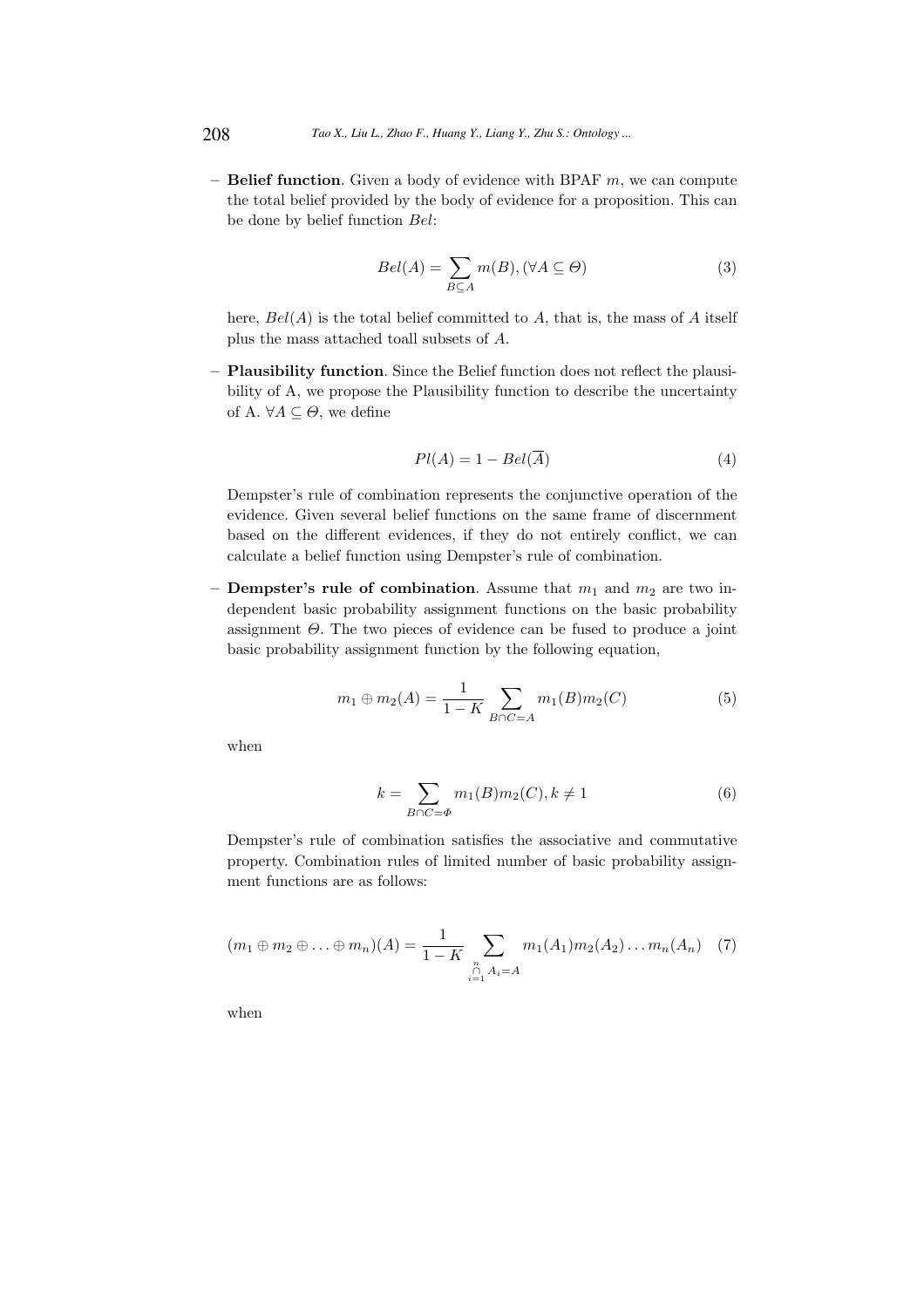$$
K = \sum_{\substack{n \\ i=1}} m_1(A_1) m_2(A_2) \dots m_n(A_n), K \neq 1
$$
 (8)

## 3 Architecture description

## 3.1 System model

To deal with the characteristics of the network vulnerability data, such as massive, multi-source and heterogeneous, we design a novel network vulnerability situation awareness model for cloud [Yu et al., 2017, Li et al., 2019]. Our model contains four layers: network vulnerability data acquisition layer, network vulnerability data ontology construction layer, network vulnerability situation data fusion layer and application service layer, as shown in Figure 1.



Figure 1: Cloud Vulnerability Assessment Model of Network Vulnerability

– Network vulnerability data acquisition layer. The network vulnerability data acquisition layer is the basic layer of the system model. The vulnerability data are different in terms of syntax, semantics and format,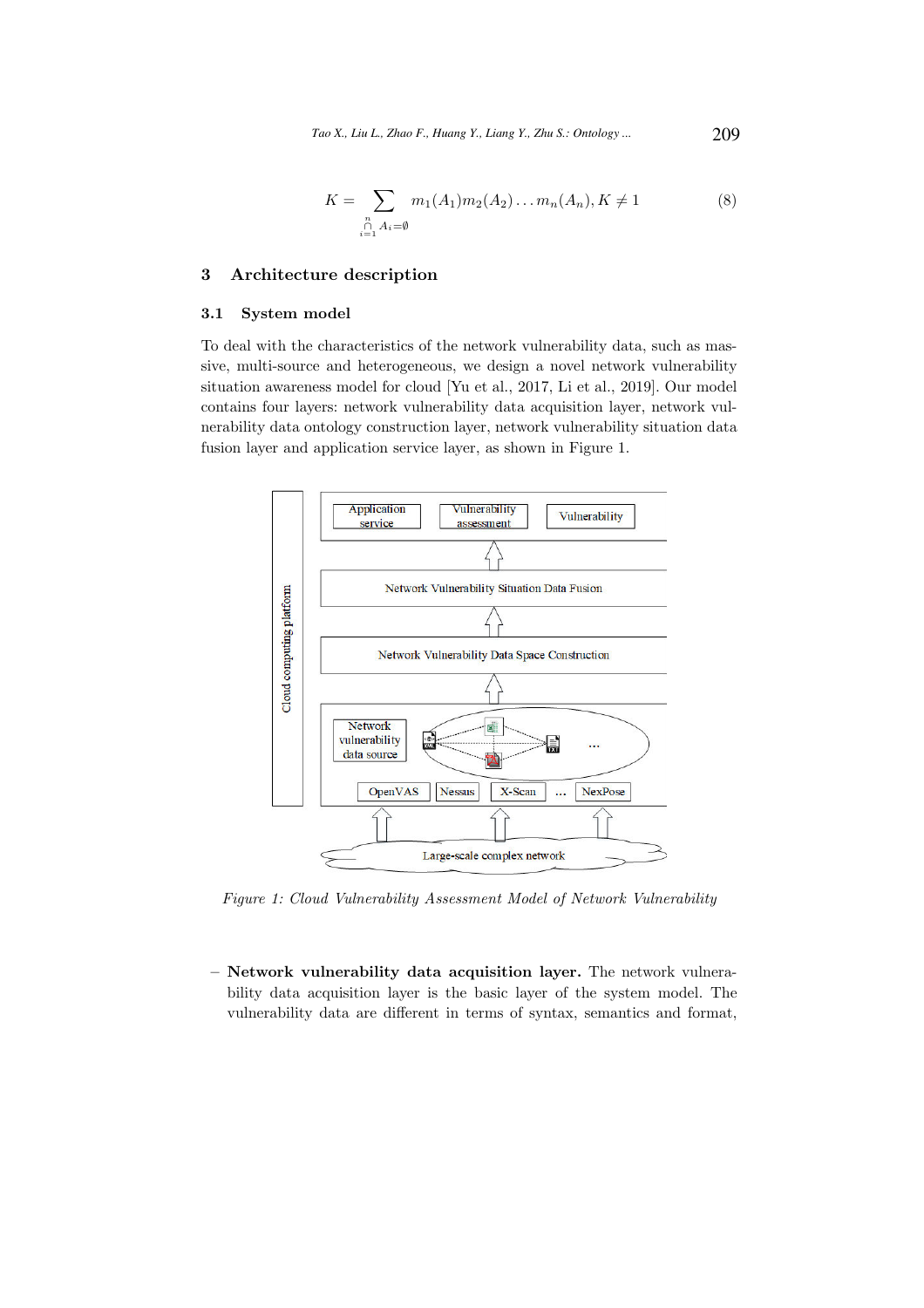which are collected by a variety of scanning tools. And the detection tools are distributed over large-scale and complex networks.

- Network vulnerability data ontology building layer. As one of the core layers of the system model, this layer aims to classify and describe multi-source network vulnerability data by using ontology, and establishes the hierarchical relationship of resource description. Then the vulnerability data will be describe uniformly.
- Network vulnerability situation data fusion layer. This layer is another core layers of the model, the main task of this layer is to utilize the proposed vulnerability fusion method to integrate the multi-source vulnerability data, then we can obtain more comprehensive and accurate trend indicators of vulnerability.
- Application service layer. The application service layer is based on the network vulnerability data fusion, and mainly fulfills the task of application of the network situation-aware security service, such as assessing the network security situation, predicting the security layer of the network, and so on.

#### 3.2 Design goals

In this paper, we design an ontology and weighted D-S evidence theory-based vulnerability data fusion method, which can describe and identify multi-source and heterogeneous network vulnerability data uniformly. The main design goals of our method are as follows:

1) We aim to utilize ontology to classify and describe the network vulnerability data uniformly, and then eliminate the inconsistency between the multisource vulnerability data. Besides, we plan to establish the hierarchical relationship of resource description.

2) There are many differences among the vulnerability evidences which come from different scanning tools. We aim to increase correctness of the vulnerability data fusion results by introducing the weighted D-S evidence theory. And then, we will obtain a better result when there is conflicting evidence. So we can make the fusion results better reflect the real situation.

# 4 Vulnerability ontology construction method

#### 4.1 Vulnerability ontology structure

We utilize the ontology to classify vulnerability data and establish the hierarchical relationship. By constructing the vulnerability ontology, on the one hand, we can make a clear definition of the concept of vulnerability; on the other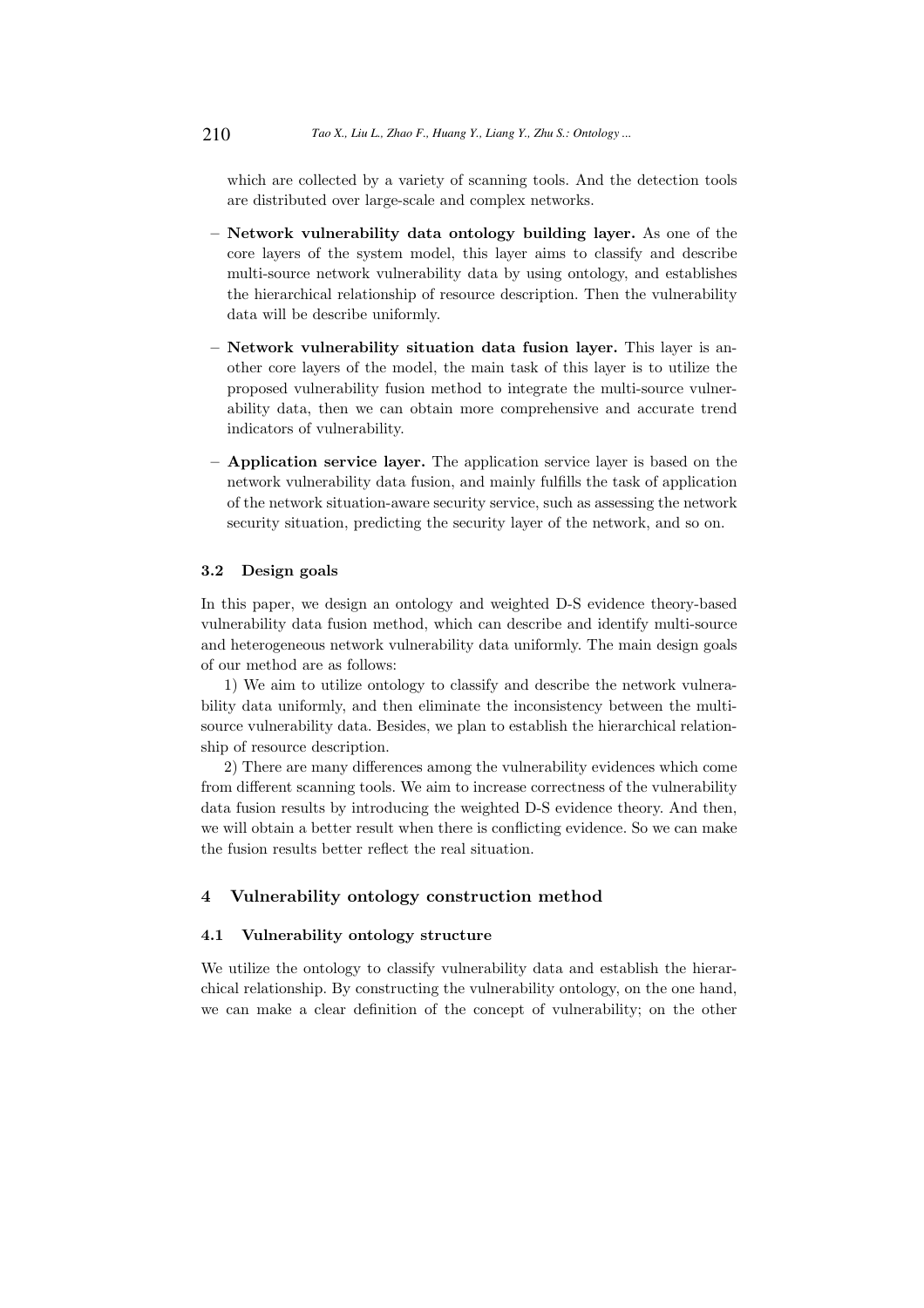hand, we can define the relationship among concepts clearly, and eliminate the inconsistency of heterogeneous data effectively.

In the process of constructing the ontology, VulProperty will record the associated attributes of the vulnerability, including the severity of the vulnerability, the name of the vulnerability, the generic vulnerability scoring system-CVSS, the summary of the vulnerability, and public vulnerability number-CVE. And VulVector will record the carrier information of the vulnerability, including software/operating systems, protocols, hosts and ports. Besides, Method will record the way of the vulnerability detected, Result will record the detection result of the vulnerability, Solution will record the solutions for the different vulnerabilities and P will record the probability of the vulnerability appears, Tool will record the tools used for scanning. The vulnerability ontology structure is shown in Figure 2.



Figure 2: Vulnerability ontology structure

#### 4.2 Vulnerability ontology description

Web Ontology Language (WOL) is an ontology description language, which is W3C recommended language standard for describing ontology, and we use it to describe vulnerability ontology. Compared with the XML, WOL is better for describing the relationship among concepts because it contains rich primitives. In our method, we describe the vulnerability ontology by OWL DL, which is a subset of OWL. As its strong expression ability and reasoning ability, OWL DL is widely used to describe semantic Web ontology.

OWL contains three relationships: inclusion, equivalence, and disjoint, denoted as subClassof, equivalent With and disjoint With, respectively. We can show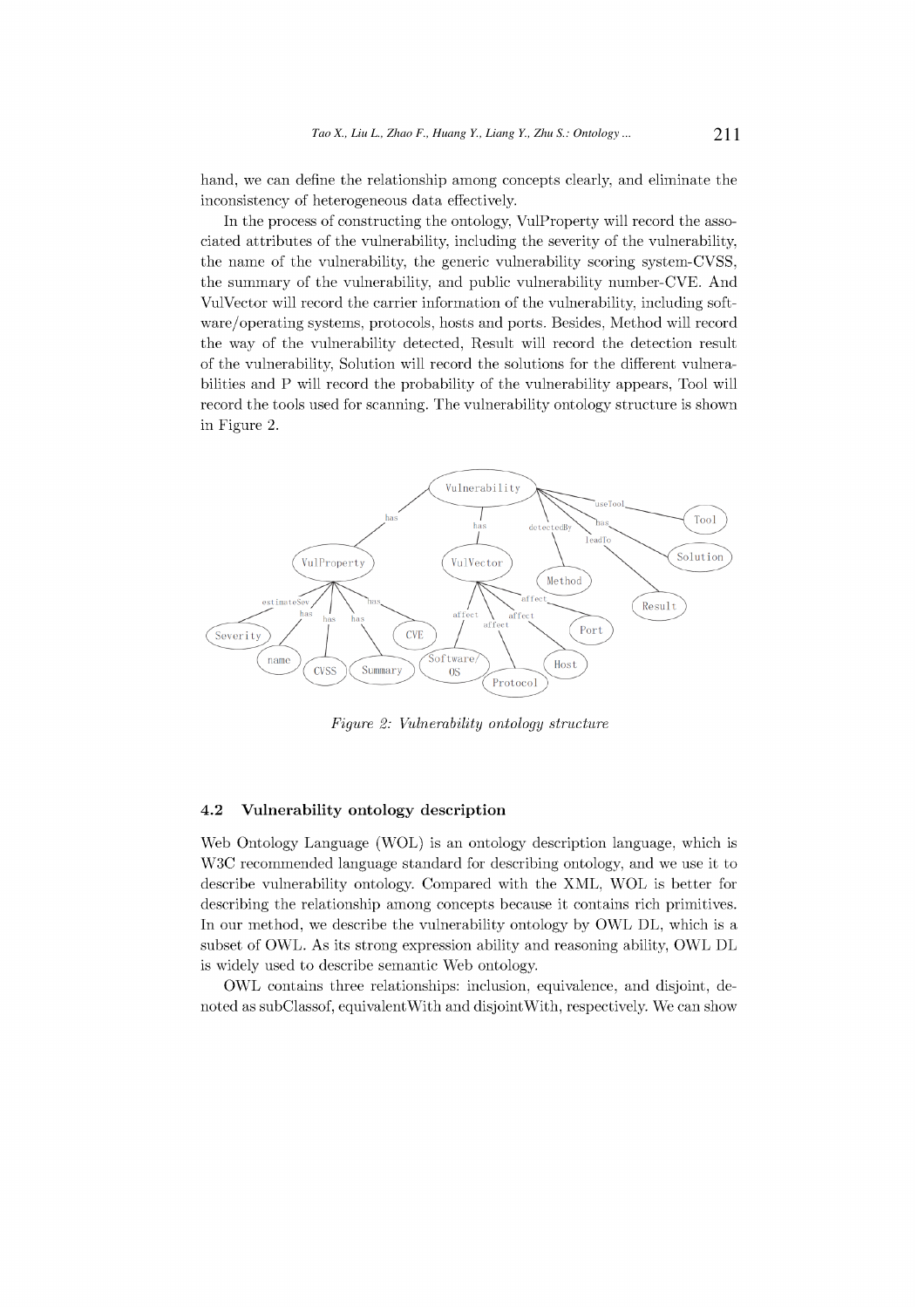the links among the elements in the vulnerability ontology by hierarchically expressing the relationships between classes. For example, the relationship between the vulnerability detection tool and the vulnerability can be expressed as follows:

<owl:Class rdf:ID="Tool">

<rdfs:subClassOf rdf:resource="#Vulnerability"/ >

< /owl:Class>

It defines Tool as a subclass of Vulnerability, where the namespace"owl" represents OWL and"rdf" stands for RDFS.

Owl:ObjectProperty and owl:DatatypeProperty are two key primitives of OWL DL, in which object attributes (ObjectProperty) are used to illustrate the relationships between the two classes. For example, the object property detectBy defines the relationship between the Vulnerability class and the Method class as follows:

<owl:ObjectProperty rdf:ID="detectedBy">

<rdfs:subClassOf rdf:resource="#Vulnerability"/ >

<rdfs:range rdf:resource="#Method/ >

< /owl:ObjectProperty>

# 5 Weighted D-S evidence theory-based vulnerability data fusion method

Data consistency is the premise of data fusion. So we use the method of building vulnerability ontology to describe the multi-source vulnerability data uniformly which could eliminate the inconsistency between heterogeneous data and lays the foundation for the fusion of multi-source vulnerability data.

In the network security situation awareness system, the reliability of each detection tool is different, which can be determined by related background knowledge and experience. Next we will describe the details of the weighted D-S combination rules.

1) We assume that the number of the detection tools is  $r$ , and the relative weights of the evidence  $E_1, \ldots, E_r$  are  $w_1, \ldots, w_r$ , which is determined on the basis of the detection ability of the detection tools. If  $w_f = \max\{w_1, \ldots, w_i\}$ , we call the  $E_f$  key evidence, and other evidences as non-critical evidences. Then  $\beta_i =$  $w_i/w_f$ ,  $(i = 1, 2, \ldots, r)$  are the weights of each evidence against key evidence, and the fusion probability assignment satisfies:

$$
m_f'(A_i) = m_f(A_i) \tag{9}
$$

$$
m_h'(A_i) = \beta_i m_h(A_i), A_i \neq \Theta, h \neq f \tag{10}
$$

$$
m_h'(\Theta) = \beta_i m_h(\Theta) + 1 - \beta_i, s \neq f \tag{11}
$$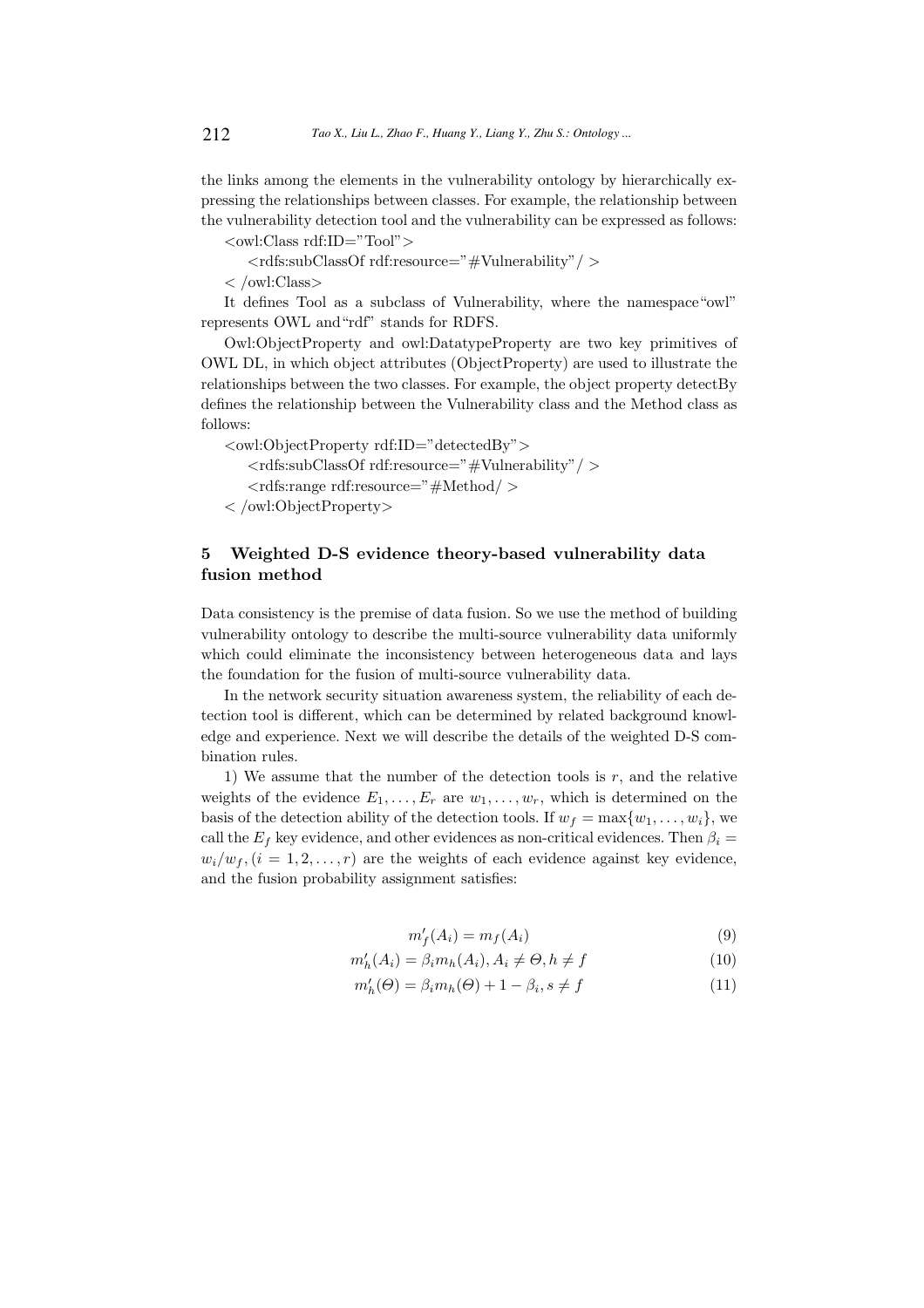where  $m_f(A_i)$  is the basic probability assignment of the maximum detection tool f, and  $m'_{f}(A_i)$  is the weighting fusion probability assignment of f;  $m_h(A_i)$ is the basic probability assignment of the non-critical evidence detection tool h, and  $m'_h(A_i)$  is the weighting fusion probability assignment of h;  $m_h(\Theta)$  is the unknown basic probability distribution of h, and  $m'_{h}(\Theta)$  is the unknown weighting fusion probability distribution of h.

2) After computing the fusion probability, we can compute the fusion probability for different detection tools by using D-S evidence combination rules.

Then we can fuse the multi-source vulnerability data, specifically, we define the identification framework  $\Theta = \{exit, unexit\}$ , exit indicates that the vulnerability exists, and unexit indicates that the vulnerability does not exist. There is a vulnerability if the following rules are satisfied.

$$
\begin{cases}\nm(exit) > \varepsilon_1 \\
m(\Theta) < \varepsilon_2 \\
m(exit) > m(unexit)\n\end{cases} \tag{12}
$$

where  $\varepsilon_1$  and  $\varepsilon_2$  are pre-set thresholds, and the fusion architecture is shown in Figure 3.



Figure 3: Vulnerability data fusion architecture based on weighted D-S evidence theory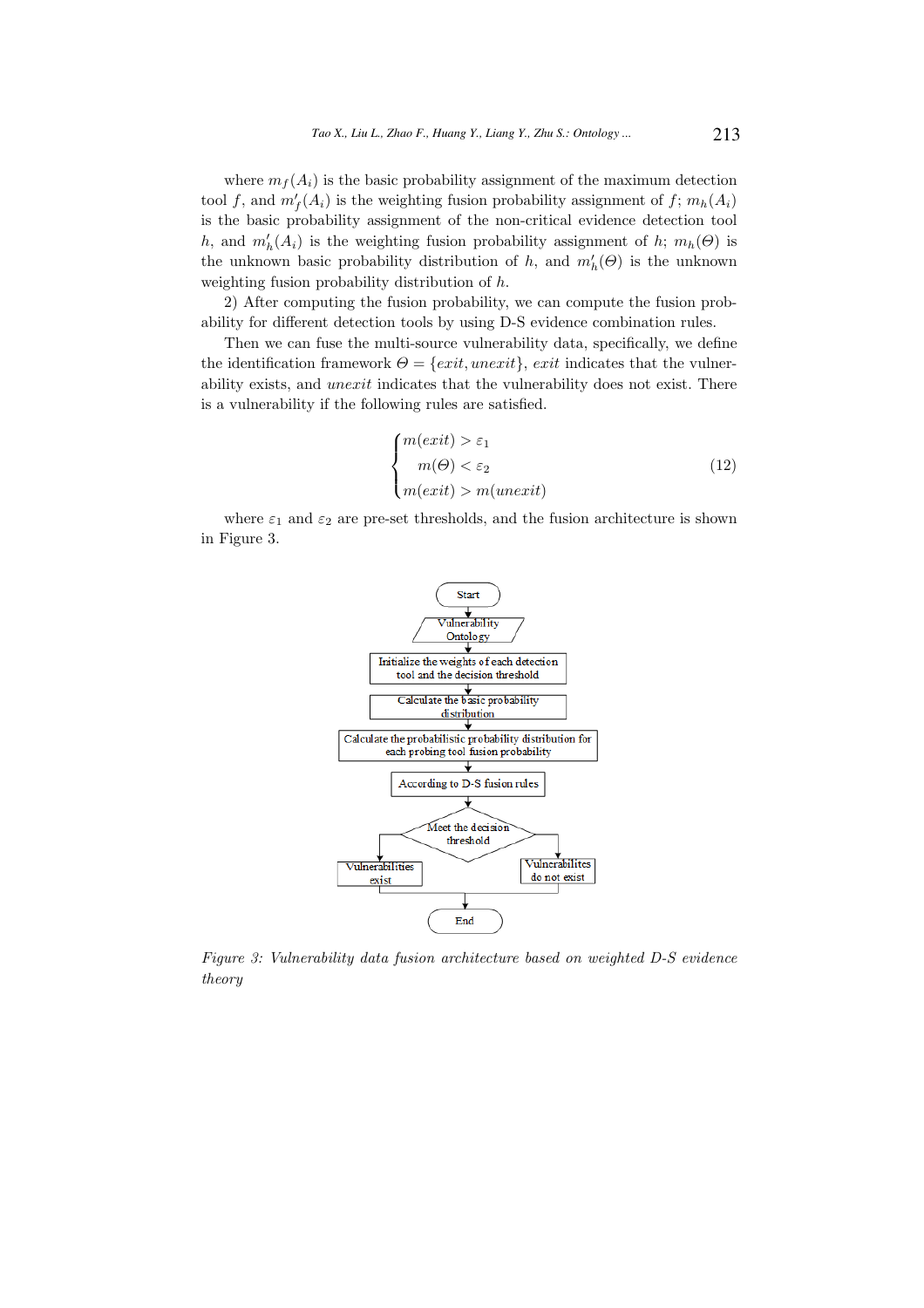The weighted D-S evidence theory-based vulnerability data fusion architecture is described as follows:

- 1) Input the constructed vulnerability ontology.
- 2) Initialize the each probe tool weight  $E_1, \ldots, E_r$  and the pre-set thresholds  $\varepsilon_1, \varepsilon_2.$
- 3) Calculate the basic probability assignment  $m(exit)$ ,  $m(unexit)$  and  $m(\Theta)$ according to each CVE number, different probe tools and result severity.
- 4) Calculate the fusion probability assignment according to the formulas (9),  $(10), (11).$
- 5) Determine whether a vulnerability exists according to the formula (12). if pre-set thresholds are satisfied, then vulnerability exists, otherwise the vulnerability does not exist.

# 6 The experiment design and the result analysis

### 6.1 Experimental data

To verify the validity of the proposed ontology and weighted D-S evidence theorybased vulnerability data fusion method, we scan hosts with the help of Nessus and OpenVAS to obtain vulnerability data which includes Scan Information and Host Information. The composition of the data is shown in Table 1.

| Categories       | Attributes         |
|------------------|--------------------|
| Host Information | ΙP                 |
|                  | MAC Address        |
|                  | ОS                 |
| Result Details   | CVSS               |
|                  | <b>CVE</b>         |
|                  | Severity           |
|                  | Solution           |
|                  | Detection Method   |
|                  | Port               |
|                  | Protocol           |
|                  | Vulnerability Name |
|                  | Summary            |

Table 1: The composition of data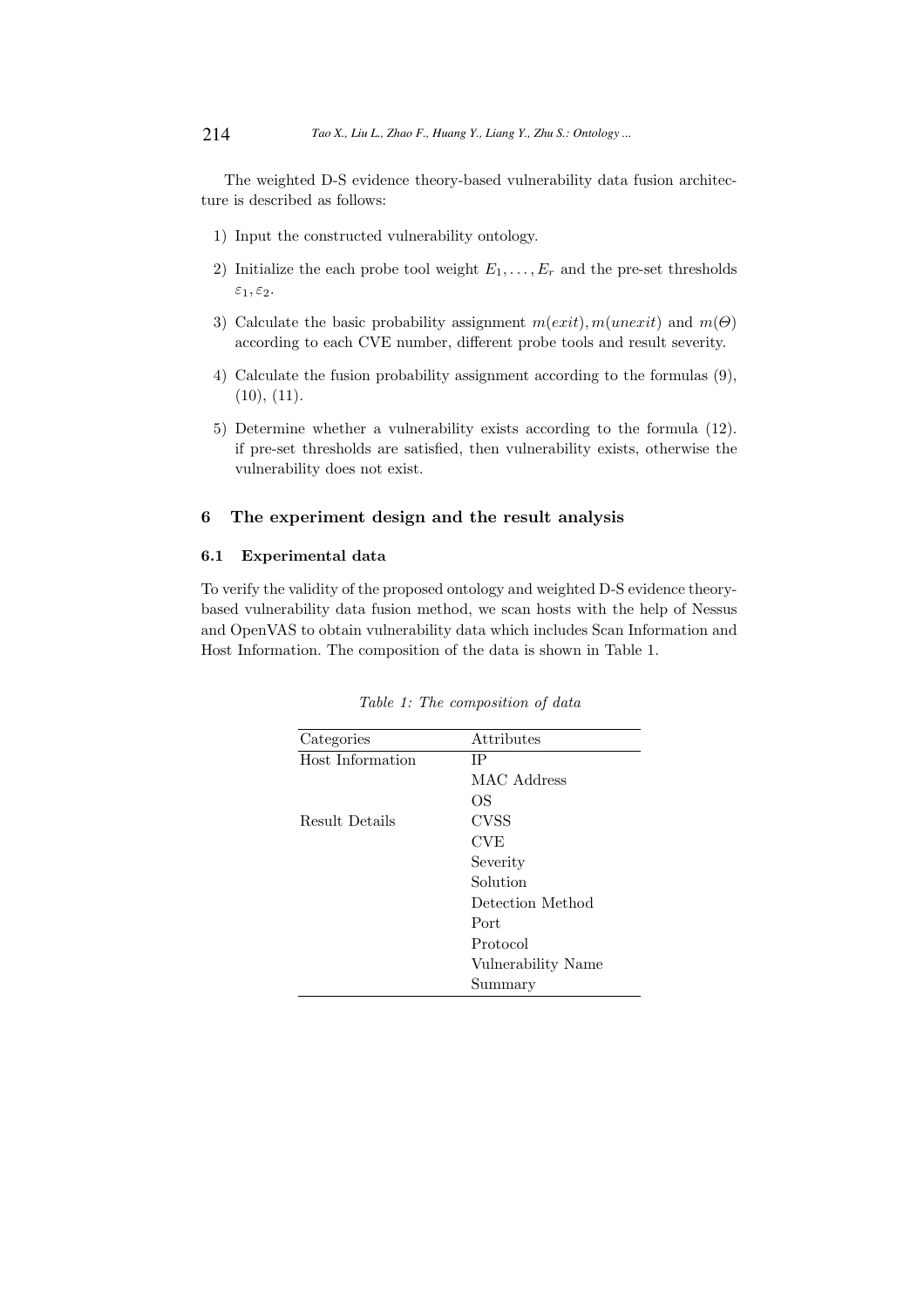The scan reports of Nessus and OpenVAS give the vulnerability Severity, which contains 5 levels: Critical, High, Medium, Low and Info. Through semantic analysis of the Nessus scan reports, we can get the BPA allocation, as shown in Table 2.

| Severity | m(exit) | $m(unexit)$ $m(\Theta)$ |  |
|----------|---------|-------------------------|--|
| Critical | 0.9     | 0.1                     |  |
| High     | 0.8     | 0.2                     |  |
| Medium   | 0.6     | 0.4                     |  |
| Low      | 0.4     | 0.6                     |  |
| Info     | 0.1     | 0.9                     |  |

Table 2: Nessus BPA allocation

As the scan reports of OpenVAS give the probability of existence of each vulnerability is  $P$ , the probability that the vulnerability does not exist is 0, and the unknown probability is  $1 - P$ . Because P is around 0.7, So when an entry is present only in Nessus, the probability of constructing an OpenVAS corresponding entry with a basic probability distribution is 0.7, and the unknown probability is 0.3. The probability of constructing a flaw that exists only in OpenVAS is 0, the unknown probability is 0.3, and the probability of existence is 0.7.

## 6.2 Experimental Study

The specific configuration of the host and software used in the experiment are shown in Table 3.

| Categories              | Configuration          |
|-------------------------|------------------------|
| <b>CPU</b>              | Intel $2.53\text{GHz}$ |
| Memory                  | 6GB                    |
| <b>Operating System</b> | Win7                   |
| Software                | Eclipse 4.6.1          |

Table 3: Configuration of host and software

# 6.3 Experimental results and analysis

According to the overall framework of the proposed method, we first construct the vulnerability ontology by using the ontology editing tool Protégé 3.4.4, and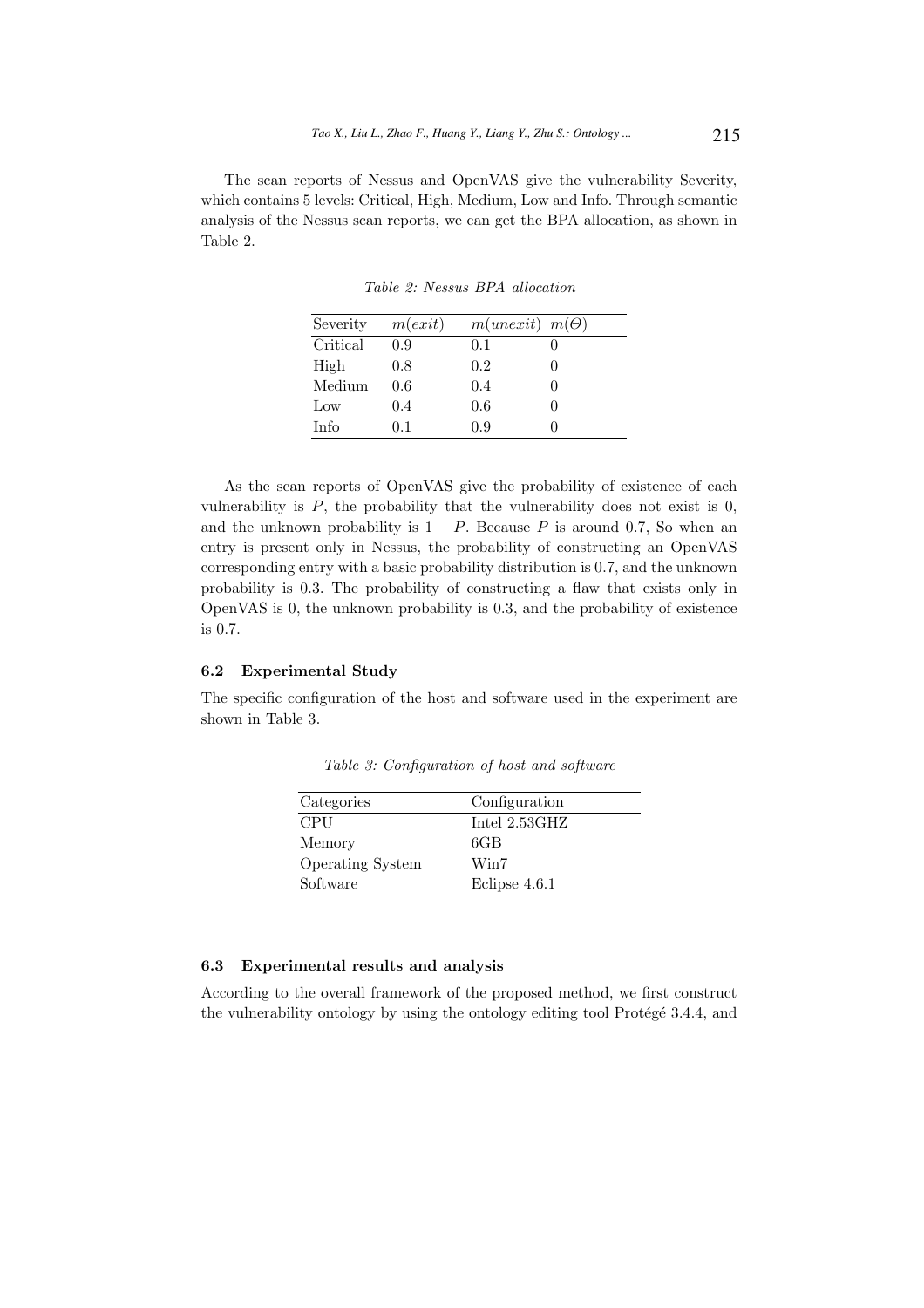the vulnerability ontology is shown in Figure 4.



Figure 4: Vulnerability ontology

Secondly, considering the different characteristics of each scan tool, we ser the relative weight of Nessus to 0.7, and that of OpenVAS to 0.3. When calculating the entries only given in Nessus, the fusion results are shown in Table 4.

From Table 4 we can get the reliability function of the basic propositions for different severity recognition frameworks.

When the severity is Critical:  $Bel(exit) = 0.863; Bel(unexit) = 0.136;$ When the severity is High:  $Bel(exit) = 0.737; Bel(unexit) = 0.263;$ When the severity is Medium:  $Bel(exit) = 0.512; Bel(unexit) = 0.487;$ When the severity is Low:  $Bel(exit) = 0.318; Bel(unexit) = 0.681;$ When the severity is Info:  $Bel(exit) = 0.072; Bel(unexit) = 0.927;$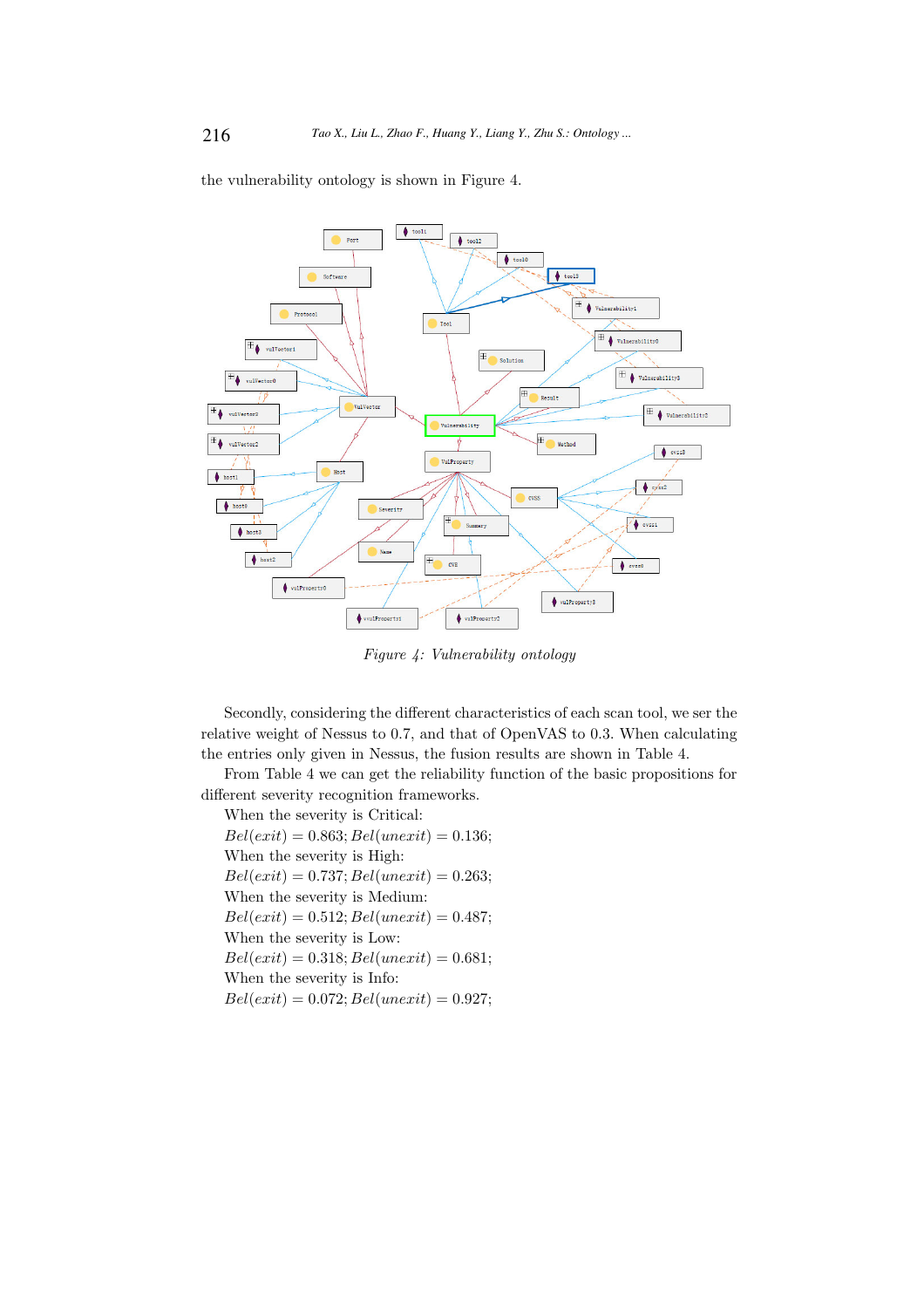|      |                  | Severity Detection tool Evidence weight $m(exit)$ $m(unexit)$ $m(\Theta)$ |          |       |          |
|------|------------------|---------------------------------------------------------------------------|----------|-------|----------|
|      | <b>Nessus</b>    | 1                                                                         | 0.9      | 0.1   | $\theta$ |
|      | Critical OpenVAS | 3/7                                                                       | 0        | 0.3   | 0.7      |
|      | Fusion result    |                                                                           | 0.863    | 0.136 | 0.001    |
| High | <b>Nessus</b>    | 1                                                                         | 0.8      | 0.2   | $\Omega$ |
|      | OpenVAS          | 3/7                                                                       | $\theta$ | 0.3   | 0.7      |
|      | Fusion result    |                                                                           | 0.737    | 0.263 | $\Omega$ |
|      | <b>Nessus</b>    | 1                                                                         | 0.6      | 0.4   | 0        |
|      | Medium OpenVAS   | 3/7                                                                       | 0        | 0.3   | 0.7      |
|      | Fusion result    |                                                                           | 0.512    | 0.487 | 0.001    |
| Low  | <b>Nessus</b>    | 1                                                                         | 0.4      | 0.6   | 0        |
|      | OpenVAS          | 3/7                                                                       | 0        | 0.3   | 0.7      |
|      | Fusion result    |                                                                           | 0.318    | 0.681 | 0.001    |
| Info | <b>Nessus</b>    | 1                                                                         | 0.1      | 0.9   | 0        |
|      | OpenVAS          | 3/7                                                                       | ∩        | 0.3   | 0.7      |
|      | Fusion result    |                                                                           | 0.072    | 0.927 | 0.001    |

Table 4: Weighted D-S evidence theory fusion results

By setting  $\varepsilon_1 = 0.5, \varepsilon_2 = 0.1$ , according to the judgment rule, when the vulnerability entries are only given in Nessus, the severity is Critical, High and Medium, respectively. Only when the severity is Critical and High, the vulnerability exists. If we use D-S evidence theory (That is, when the evidence provided by each tool is equal), the fusion results are shown in Table 5.

From Table 5, we can get the fusion results as follows, and when the severity is Critical:

 $Bel(exit) = 0.729; Bel(unexit) = 0.270;$ When the severity is High:  $Bel(exit) = 0.545; Bel(unexit) = 0.454;$ When the severity is Medium:  $Bel(exit) = 0.310; Bel(unexit) = 0.689;$ When the severity is Low:  $Bel(exit) = 0.166; Bel(unexit) = 0.833;$ When the severity is Info:  $Bel(exit) = 0.072; Bel(unexit) = 0.927;$ 

Similarly, by setting  $\varepsilon_1 = 0.5, \varepsilon_2 = 0.1$ , only when the severity is Critical and High, the vulnerability exists. Comparing with the weighted D-S evidence theory, the unweighted D-S evidence theory only identifies some vulnerability. This is because after adopting the unweighted fusion method, each of the probe tool evidence weight is equal, that is, low weight and high weight probe tool play the same role. However, the weighted D-S evidence theory-based fusion method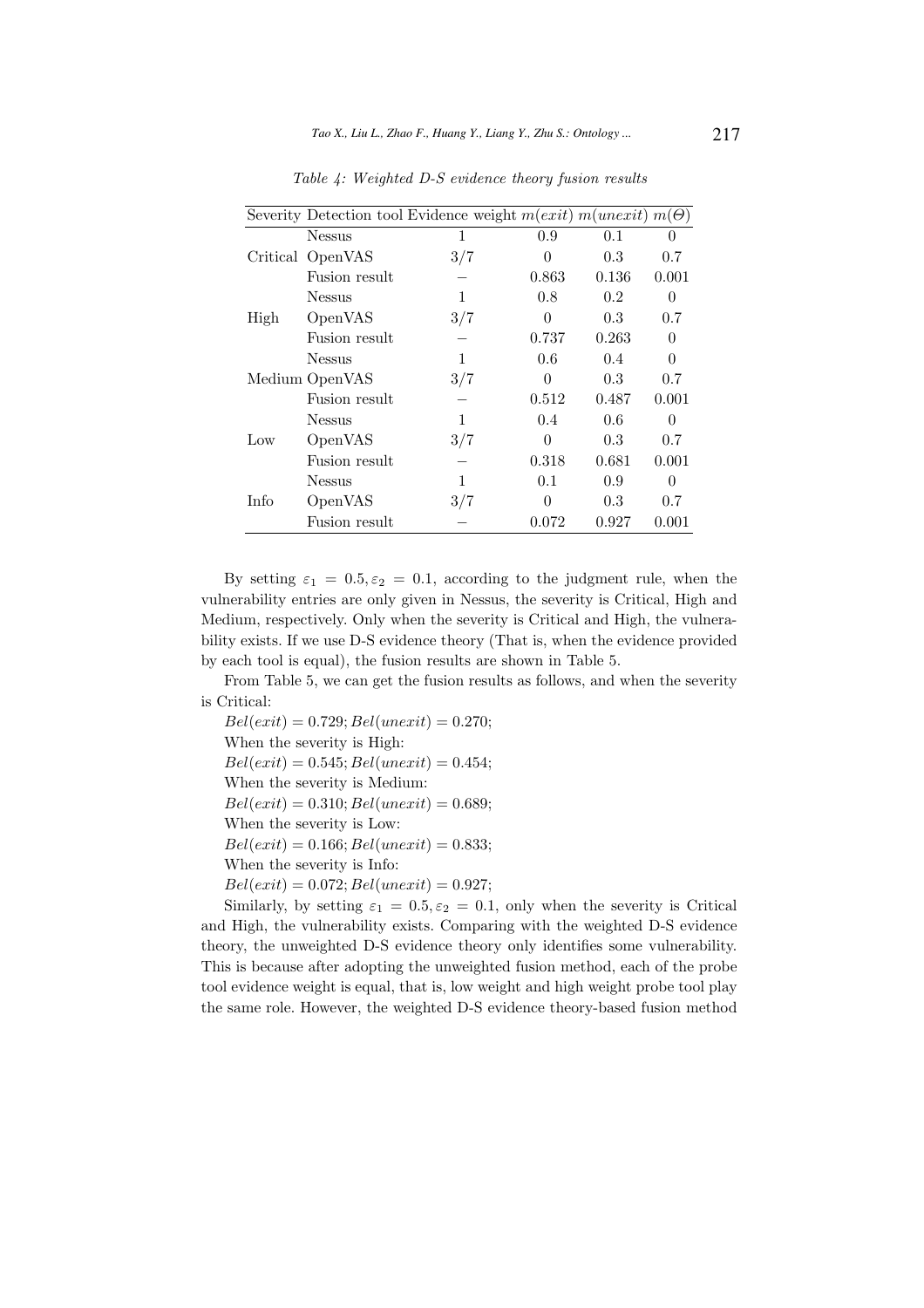|      | Severity Detection tool $m(exit)$ $m(unexit)$ $m(\Theta)$ |       |         |                  |
|------|-----------------------------------------------------------|-------|---------|------------------|
|      | <b>Nessus</b>                                             | 0.9   | 0.1     | $^{(1)}$         |
|      | Critical OpenVAS                                          | 0     | 0.7     | 0.3              |
|      | Fusion result                                             | 0.729 | 0.270   | 0.001            |
| High | Nessus                                                    | 0.8   | $0.2\,$ | $^{(1)}$         |
|      | OpenVAS                                                   | 0     | 0.7     | 0.3              |
|      | Fusion result                                             | 0.545 | 0.454   | 0.001            |
|      | Nessus                                                    | 0.6   | 0.4     | $\left( \right)$ |
|      | Medium OpenVAS                                            | 0     | 0.7     | 0.3              |
|      | Fusion result                                             | 0.310 | 0.689   | 0.001            |
| Low  | Nessus                                                    | 0.4   | 0.6     | $\Omega$         |
|      | OpenVAS                                                   | 0     | 0.7     | 0.3              |
|      | Fusion result                                             | 0.166 | 0.833   | 0.001            |
| Info | Nessus                                                    | 0.1   | 0.9     | $\Omega$         |
|      | OpenVAS                                                   | 0     | 0.7     | $\rm 0.3$        |
|      | Fusion result                                             | 0.072 | 0.927   | 0.001            |

Table 5: D-S evidence theory fusion results

takes probe tools evidence effectiveness into account, that is, high weight plays more important role whereas low weight probe tools. Therefore, the weighted D-S evidence theory-based fusion method is more accurate.

In order to verify the effectiveness of the proposed method, we test five hosts of experiment environment. Among them three machines with IP 192.168.15.1, 192.168.15.2 and 192.168.15.4, respectively, are installed with open source vulnerability testing system, therefore, there exist lots of vulnerability. The results of using weighted D-S evidence theory and single probe tool are shown in Figure 5. The results of using weighted D-S evidence theory and D-S evidence theory are shown in Figure 6.

Figure 5 shows that weighted D-S evidence theory fusion method can synthesize the results of different detection tools, which is more comprehensive than those of the OpenVAS and Nessus methods.

As we can see in Figure 6, the number of the vulnerability obtained by the weighted D-S evidence theory fusion method is larger than that obtained by the traditional D-S evidence theory fusion method. This is because when vulnerability entries only exist in the Nessus, the proposed weighted D-S evidence theory fusion method can recognize vulnerability when the severities are Critical, High and Medium, whereas, the D-S evidence theory fusion method can only identify vulnerability when the severities are Critical and High.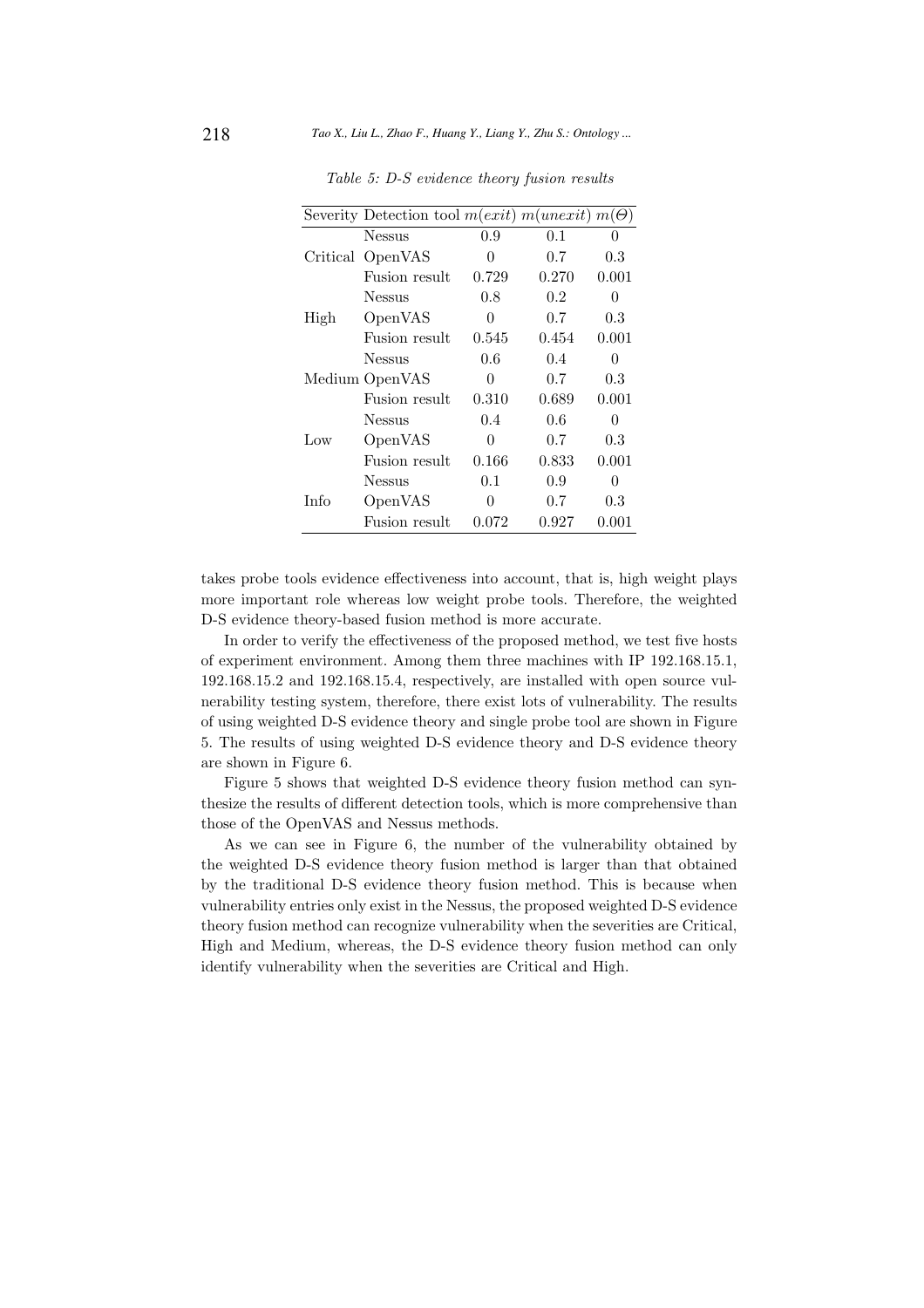

Figure 5: Fusion results of single probe tool and weighted D-S evidence theory



Figure 6: Fusion results of D-S evidence theory and weighted D-S evidence theory

# 7 Conclusion

In this paper, we propose a novel network vulnerability data fusion method, which is based on ontology and weighted D-S evidence theory. Our method uses ontology semantic description to achieve consistency of multi-source network vulnerability data. Besides, we adapt the D-S evidence theory to increase the accuracy of data fusion result. Then we verify our method through experiments, and the experiment results show that our method can improve the comprehensiveness and accuracy of the data fusion results.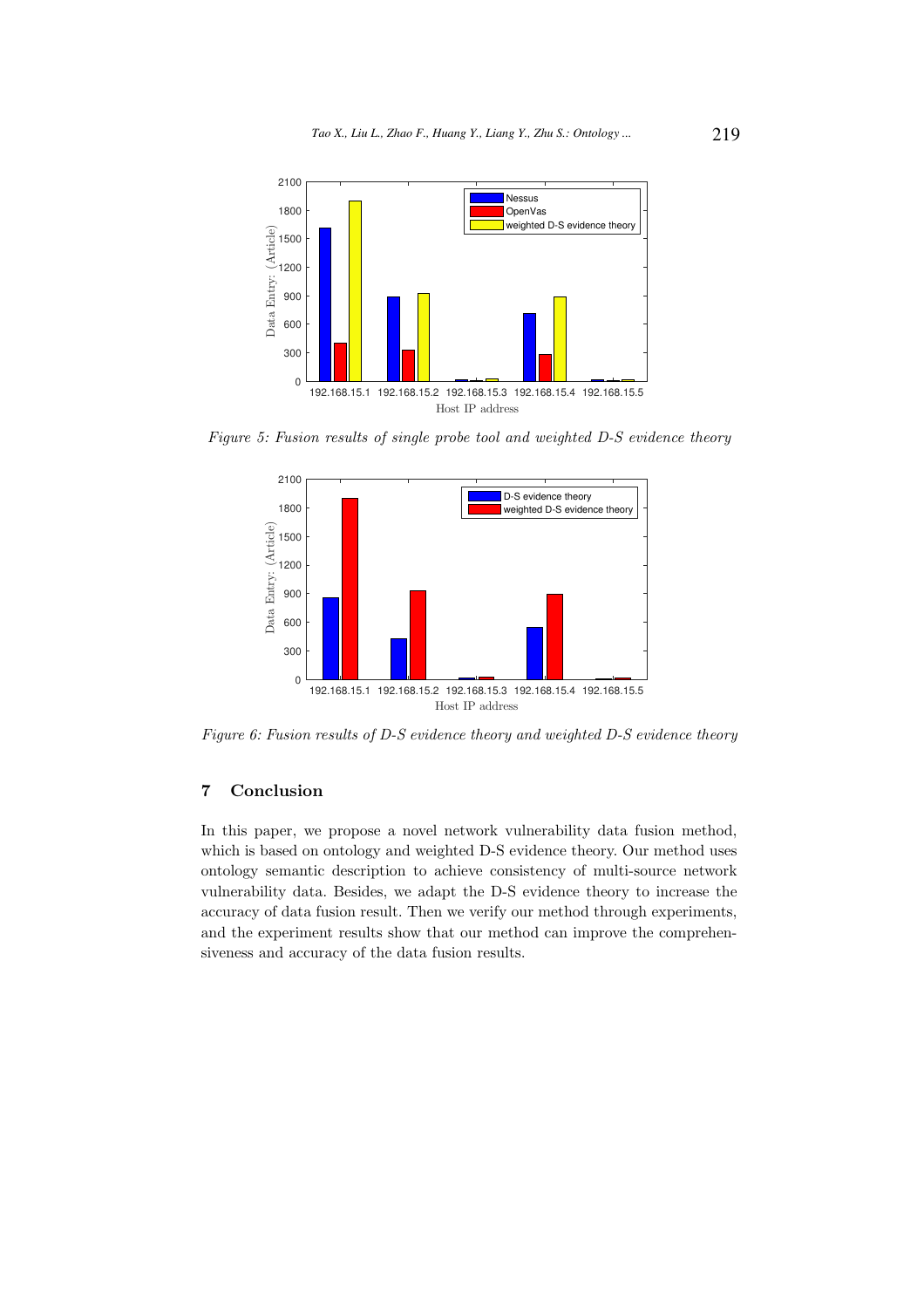## Acknowledgement

This work was supported by the National Natural Science Foundation of China (No. 61363006) and the Open Projects of State Key Laboratory of Integrated Service Networks (ISN) of Xidian University (No.ISN19-13) and the National Natural Science Foundation of Guangxi (No. 2016GXNSFAA380098) and the Science and Technology Program of Guangxi (No. AB17195045).

#### References

- [Alhazmi and Malaiya, 2006] YAlhazmi, O., Malaiya, Y.: " Prediction capabilities of vulnerability discovery models"; Reliability and Maintainability Symposium, RAMS '06, Newport Beach, USA, (February 2006).
- [Almgren et al., 2008] Almgren, M., Lindqvist, U.,Jonsson, E.: "A multi-sensor model to improve automated attack detection"; Proceedings of the 11th international symposium on Recent Advances in Intrusion Detection RAID '08, Cambridge, USA (September 2008).
- [Azevedo et al., 2015] Azevedo, C., Iacob, M., Almeida, J., Sinderen, M., Pires, L., Guizzrdi,G.: "Modeling resources and capabilities in enterprise architecture: A wellfounded Ontology-based Proposal for ArchiMate"; Information systems, 54, c (December 2015) 235-262.
- [Bhandari and Gujral, 2014] Bhandari, P., Gujral, M.: "Ontology based approach for perception of network security state"; Engineering and Computational Sciences (RAECS), 2014 Recent Advances in. IEEE '14, Chandigarh, India (March 2014).
- [Bishop and Bailey, 1999] Bishop, M., Bailey, D.: "A Critical Analysis of Vulnerability Taxonomies"; A Critical Analysis of Vulnerability Taxonomies, (1999).
- [Chen and Feng, 2014] Chen, B., Feng, J.: "Multisensor information fusion of pulsed GTAW based on improved DS evidence theory"; International Journal of Advanced Manufacturing Technology, 71, 1-4 (March 2014) 91-99.
- [Delalieux et al., 2014] Delalieux, S., Zarco-Tejada, P.,Tits, L., Bello, M., Intrigliolo, D., Somers, B.: "Unmixing-based fusion of hyperspatial and hyperspectral airborne imagery for early detection of vegetation stress"; IEEE Journal of Selected Topics in Applied earth Observations and Remote Sensing, 7, 6 (July 2014) 2571-2582.
- [Dell'Acqua and Gamba, 2012] Dell'Acqua, F., Gamba, P.: "Remote sensing and earthquake damage assessment: Experiences, limits, and perspectives"; Proceedings of the IEEE, 100, 10 (July 2012) 2876-2890.
- [Dempster, 1967] Dempster, A.: "Upper and lower probabilities induced by a multivalued mapping"; The Annals of Mathematical Statistics, 38, 2 (Apr 1967) 325-339.
- [Ebrahimipour and Yacout, 2015] Ebrahimipour, V., Yacout, Y.: "Ontology-based schema to support maintenance knowledge representation with a case study of a pneumatic valve"; IEEE Transactions on Systems, Man, and Cybernetics: Systems, 45, 4 (January 2015) 702-712.
- [Fingas and Brown, 2014] Fingas, M., Brown, C.: "Review of oil spill remote sensing"; Marine Pollution Bulletin, 83, 1 (July 2014) 9-23.
- [Gamba, 2013] Gamba, P.: "Human settlements: A global challenge for EO data processing and interpretation"; Proceedings of the IEEE, 101, 3 (April 2013) 570-581.
- [Haug et al., 2013] Haug, P., Ferraro, J., Holmen, J., Wu,X., Mynam, K.,Ebert, M., Dean, N., Jones, J.: "An ontology-driven, diagnostic modeling system"; Journal of the American Medical Informatics Association, 20, e1 (March 2013) e102-e110.
- [Huang, 2015] Huang, Z.: "A Method of Evaluating Network Attack Probability based on TWDS"; International Smposium on Computers and Informatics, (2015).